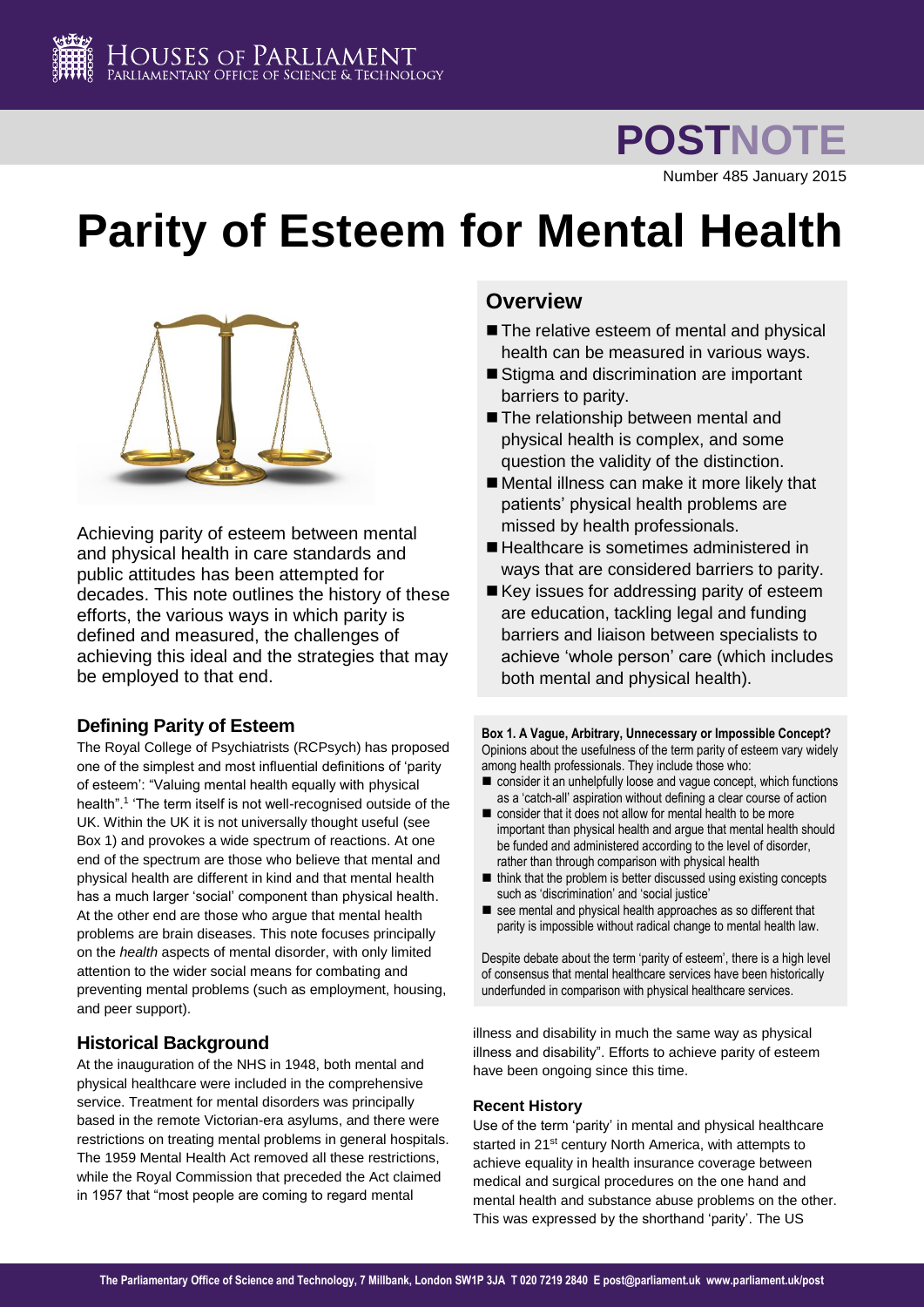government legislated in 2006 (in the area of health insurance) for parity between mental and physical health.

The term gained a reference to 'esteem' in UK debates, and was included in the Government's 2011 mental health strategy document *No Health Without Mental Health*, which made it clear that "we expect parity of esteem between mental and physical health services".<sup>2</sup> The first clause in the Health and Social Care Act (2012) was altered during the Report Stage in the House of Lords to include explicit reference to mental health.<sup>3</sup> This led to a commitment in the NHS constitution that states that the NHS is "designed to diagnose, treat and improve both physical and mental health". <sup>4</sup> Concomitantly, the NHS Mandate for 2014/15 states unambiguously "NHS England's objective is to put mental health on a par with physical health". 5

## **Measuring the Parity Gap**

There is no universally accepted method for measuring parity, but there are three common concepts in this area: 'Excess mortality', which largely focuses upon severe mental illnesses (SMI which covers schizophrenia, bipolar affective disorder, and other psychoses), and the 'burden of disease' and 'treatment gap' (which cover both SMI and common mental disorders, CMD).

## **Excess Mortality**

It has been known since the 1930s that being diagnosed with mental illness has an adverse effect on life expectancy ('excess mortality').<sup>6</sup> Definitions of and diagnostic criteria for mental illnesses have changed over time, complicating historical comparisons. Those with mental illness diagnoses die an estimated 15-25 years earlier on average. <sup>1</sup> Diagnosis of mental illness (in general) is associated with an estimated eleven-fold increase in suicide risk, compared to the general population.<sup>7</sup> However, the bulk of increased mortality in people diagnosed with SMI is largely attributed to preventable *physical* health problems such as cardiovascular disease, obesity and diabetes. <sup>8</sup> These physical illnesses may be related to factors such as mentally ill people being more likely to smoke than the general population, <sup>9</sup> and rapid weight gain being one of many possible side-effects of anti-psychotic medication.

Researchers suggest that tackling preventable physical illnesses is one way of moving towards parity. This might include offering interventions for obesity or smoking cessation to the mentally ill at the same rate as the general population. However, it is unclear how far this excess mortality stems from being diagnosed with mental illness. For example, one US study shows that poverty, low social status and adverse health behaviours affect life expectancy, and often coincide with diagnoses of mental disorder.<sup>10</sup>

## **The Burden of Disease**

Another way of measuring the parity gap is to measure the 'burden of disease'. Mental ill-health is established as the single largest cause of disability in the UK. Recent estimates put mental health at around a quarter of the disease burden and 13% of the NHS budget.<sup>11</sup> Some argue that parity might

be achieved by funding according to the 'burden of disease'. However, the situation is complex because mental health service users also use physical health services.<sup>12</sup>

## **The Treatment Gap**

The 'treatment gap' is a term used to describe the difference between the number of people thought to have a particular condition, and those receiving treatment for it. According to the Adult Psychiatric Morbidity Survey of the general population in 2007, only 24% of those who reported recent symptoms consistent with a CMD received treatment. In contrast, 78% of people with heart disease, and 91% of those with high blood pressure did so. <sup>7</sup> The reasons for this lack of parity are unclear, but it should be noted that *half* of the people thought to have a CMD according to the 2007 survey were recorded as having "a level of neurotic symptoms that was significant, but unlikely to warrant treatment". <sup>13</sup> However, even amongst those with "symptoms of a severity likely to require treatment", only 32% were in receipt of any treatment.<sup>13</sup> It is not known how many people desired treatment for their symptoms.

## **General Barriers to Parity**

Some of the barriers to achieving parity recur across the NHS because they stem from general attitudes towards mental illness or the laws pertaining to it. These are discussed in this section. Others are specific to various parts of the NHS and are discussed in the following section.

## **Stigma of Mental Illness**

A key obstacle to parity is the stigma associated with mental illness.<sup>1</sup> The Oxford English Dictionary defines stigma as "a mark of disgrace or infamy". It covers problems of knowledge (ignorance), attitudes (prejudice) and behaviour (discrimination) and has been a focus of social science and mental health research for over 50 years. The stigma attached to mental illnesses was traditionally thought to be lessened by emphasising that they are biologically-based illnesses, rather than degenerative, moral or social inadequacies.<sup>14</sup> There is broad consensus among social scientists and psychologists that while this illness model lessens ideas of *responsibility* for the condition, it does not decrease the desire for social distance that members of the public feel towards those considered to be mentally ill (due to stereotypes of unpredictability or violence attached to SMI).<sup>15</sup> In fact, the model may increase this desire for distance. A more effective approach might include encouraging *contact* between those who may harbour stigmatising attitudes, and people diagnosed as mentally ill (when not in crisis). Evidence from small-scale studies suggests face-to-face contact is especially effective.<sup>16</sup>

## **Diagnosis**

Research suggests that patients with SMI have the highest mortality rate for cardiovascular disease, but the lowest chance of receiving specialised interventions.<sup>7</sup> These patterns of less access to effective physical healthcare have been described as a form of structural discrimination.<sup>17</sup> This is compounded by 'diagnostic overshadowing', where the symptoms of physical ill health are mistakenly attributed to a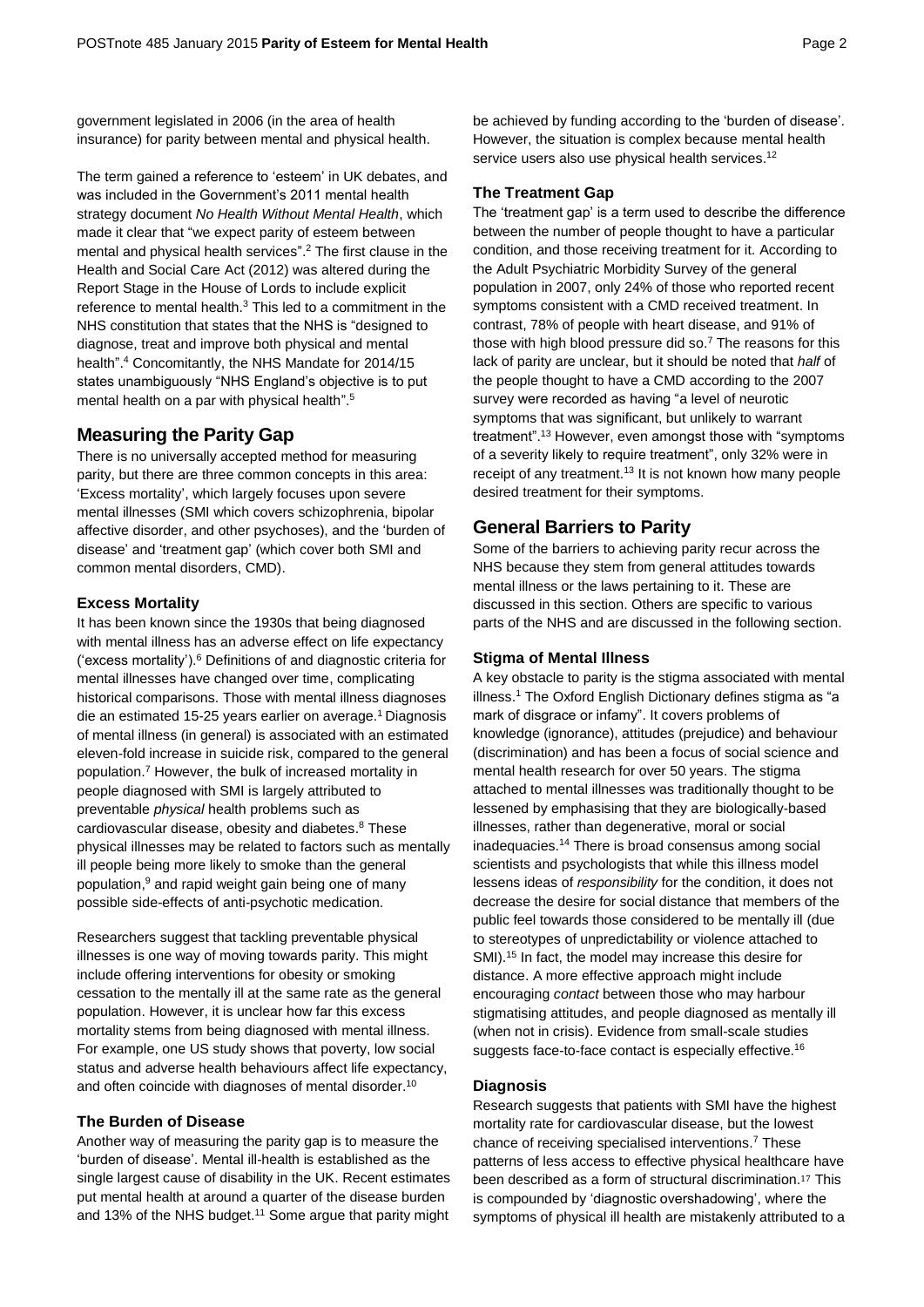mental health problem, or vice versa. <sup>7</sup> Mental illnesses are more likely to be undiagnosed than physical conditions, so overshadowing tends to work against parity of esteem. <sup>17</sup> To combat this, a new incentive – Commissioning for Quality and Innovation (CQIN) – was introduced in 2014 for mental health providers carrying out checks and interventions on the physical health of mental health inpatients.

## **Legal Barriers to Parity**

Two main types of law affect people with mental illness diagnoses: mental health law and mental capacity law.

#### *Mental health law*

People considered to have a mental disorder can be subject to the provisions of the Mental Health Acts of 1983 and 2007. These are based on the presence or absence of a mental disorder. They allow practices that are illegal in other medical contexts. For example, people can be detained, restrained and compulsorily treated without having broken any law (largely on the basis of risk assessments). This may reinforce different attitudes to mental and physical health and make it impossible to achieve parity.<sup>18</sup>

#### *Mental capacity law*

In contrast to mental health law, mental capacity legislation makes no distinction between mental or physical illness (or no illness at all). The Mental Capacity Act 2007 defines a number of situations in which decisions (including medical and clinical ones) can be taken on a person's behalf. Capacity law is situation- and time-specific so a person may only be said to be lacking capacity in a certain situation for a certain time. This also allows for partial capacity. Currently, mental health legislation trumps capacity legislation. Thus a person can be treated against their stated wishes, even if they are deemed to have sufficient capacity to refuse. Some argue that a healthcare system based upon universally applicable assessments of mental capacity, rather than incorporating a discrete body of mental health law, would better enable parity.

## **NHS-specific Barriers to Parity**

As well as these general barriers, there are other ways in which parity is discouraged or actively impeded in the NHS. UK countries negotiate/administer healthcare differently, so the following barriers are not universally applicable.

## **Funding Cuts**

The national tariff is a set of prices hospitals can charge for providing various units of care. The public enquiry into the Mid Staffordshire NHS Foundation Trust (Francis Report) recommended measures to improve safety and patient care. To pay for these changes (in the context of larger 'efficiency savings') the acute healthcare tariff was reduced by 1.5% while the community care and mental healthcare tariff was cut by 1.8%. The difference in the size of the cuts was based on the idea that the safeguards recommended by the inquiry were only required in the acute sector. However, this has since been shown as not being the case, and the tariffs will be reviewed in 2015. Meanwhile, mental and community health trusts will incur disproportionate income shortfalls.

## **Different Rights to Treatments**

The National Institute for Health and Care Excellence (NICE) produces standards that NHS therapies must meet. Patients do not have a legal right to treatments under NICE Clinical Guidelines, but they do when treatments have undergone a NICE Technology Appraisal (and are clinically appropriate). A greater proportion of mental compared to physical therapies are assessed through Clinical Guidelines, not Technology Appraisals. This is because talking therapies such as cognitive-behavioural therapy (recommended by NICE for many mental health problems) count as a clinical interventions, not technologies. Because Clinical Guidelines are less available to service users, and there is not the same legal imperative for mental health service providers to make them available this promotes disparity in practice. <sup>1</sup> The RCPsych recommends that Clinical Guidelines and Technology Appraisals should both carry equal weight under the NHS Constitution.<sup>1</sup>

## **Healthcare Incentives and Payments**

The Quality and Outcomes Framework (QOF) is a way of paying primary care physicians across the UK for providing certain types of care. It is a series of financial incentives within the General Medical Services Contract (GP Contract) for GPs to provide services, perform checks and gather data. It has recently been reviewed, and in England, 40 indicators were removed, reducing the QOF by 38%.

Monitoring blood glucose, cholesterol and body-mass index for SMI patients is no longer financially incentivised. This is despite recommendations from NICE that these checks be retained to aid diagnosis of the physical health of people with SMI (a key parity concern, noted above). NHS Employers and the BMA – which negotiated the changes – insist that there is no expectation that GPs will stop providing physical health reviews for SMI patients.<sup>7</sup> They argue that the QOF needed reduction to allow GPs to exercise more clinical judgement, and reduce micromanaging and box-ticking, and point out that the overall level of GP funding is not changing.<sup>7</sup> There is debate about whether care quality will fall as a result (see Box 2).

## **Waiting Times and Access Standards**

Most treatments in the NHS must be delivered within 18 weeks of referral. Until recently "non-medical consultant-led mental health services (such as art therapy or dietetics)" were exempt. This affects parity, as performance-based sanctions are applied in physical health, but not in some mental health areas. In October 2014 the Government announced new standards. From April 2015:

- 75% of patients referred to talking therapies will receive treatment within six weeks and all within 18 weeks
- $\blacksquare$  those receiving a diagnosis of psychosis for the first time will be treated within two weeks.

## **Achieving Parity**

Several recent reports have focused on the education of health professionals (including doctors, psychologists, nurses and others) and provision of funding, as well as